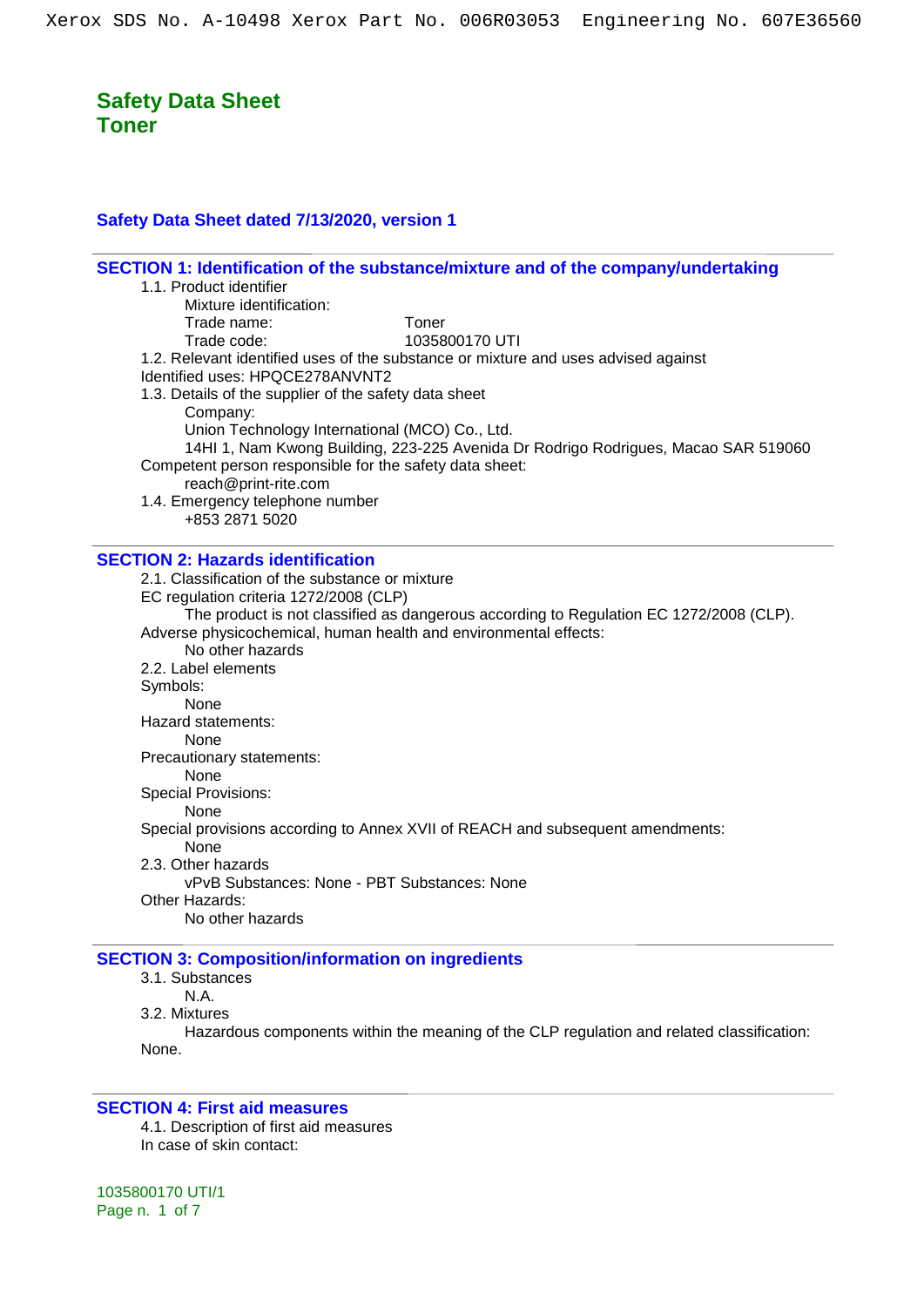Wash with plenty of water and soap.

- In case of eyes contact:
- In case of contact with eyes, rinse immediately with plenty of water and seek medical advice. In case of Ingestion:
	- Do not under any circumstances induce vomiting. OBTAIN A MEDICAL EXAMINATION IMMEDIATELY.
- In case of Inhalation:

Remove casualty to fresh air and keep warm and at rest.

- 4.2. Most important symptoms and effects, both acute and delayed None
- 4.3. Indication of any immediate medical attention and special treatment needed Treatment:
	- None

#### **SECTION 5: Firefighting measures**

- 5.1. Extinguishing media
	- Suitable extinguishing media: Water.
	- Carbon dioxide (CO2).

Extinguishing media which must not be used for safety reasons: None in particular.

- 5.2. Special hazards arising from the substance or mixture Do not inhale explosion and combustion gases. Burning produces heavy smoke.
- 5.3. Advice for firefighters
	- Use suitable breathing apparatus .

Collect contaminated fire extinguishing water separately. This must not be discharged into drains.

Move undamaged containers from immediate hazard area if it can be done safely.

#### **SECTION 6: Accidental release measures**

6.1. Personal precautions, protective equipment and emergency procedures Wear personal protection equipment. Remove persons to safety. See protective measures under point 7 and 8. 6.2. Environmental precautions

Do not allow to enter into soil/subsoil. Do not allow to enter into surface water or drains. Retain contaminated washing water and dispose it.

In case of gas escape or of entry into waterways, soil or drains, inform the responsible authorities.

- Suitable material for taking up: absorbing material, organic, sand
- 6.3. Methods and material for containment and cleaning up
	- Wash with plenty of water.
- 6.4. Reference to other sections See also section 8 and 13

#### **SECTION 7: Handling and storage**

7.1. Precautions for safe handling Avoid contact with skin and eyes, inhaltion of vapours and mists. Don't use empty container before they have been cleaned. Before making transfer operations, assure that there aren't any incompatible material residuals in the containers. See also section 8 for recommended protective equipment. Advice on general occupational hygiene: Contamined clothing should be changed before entering eating areas.

1035800170 UTI/1 Page n. 2 of 7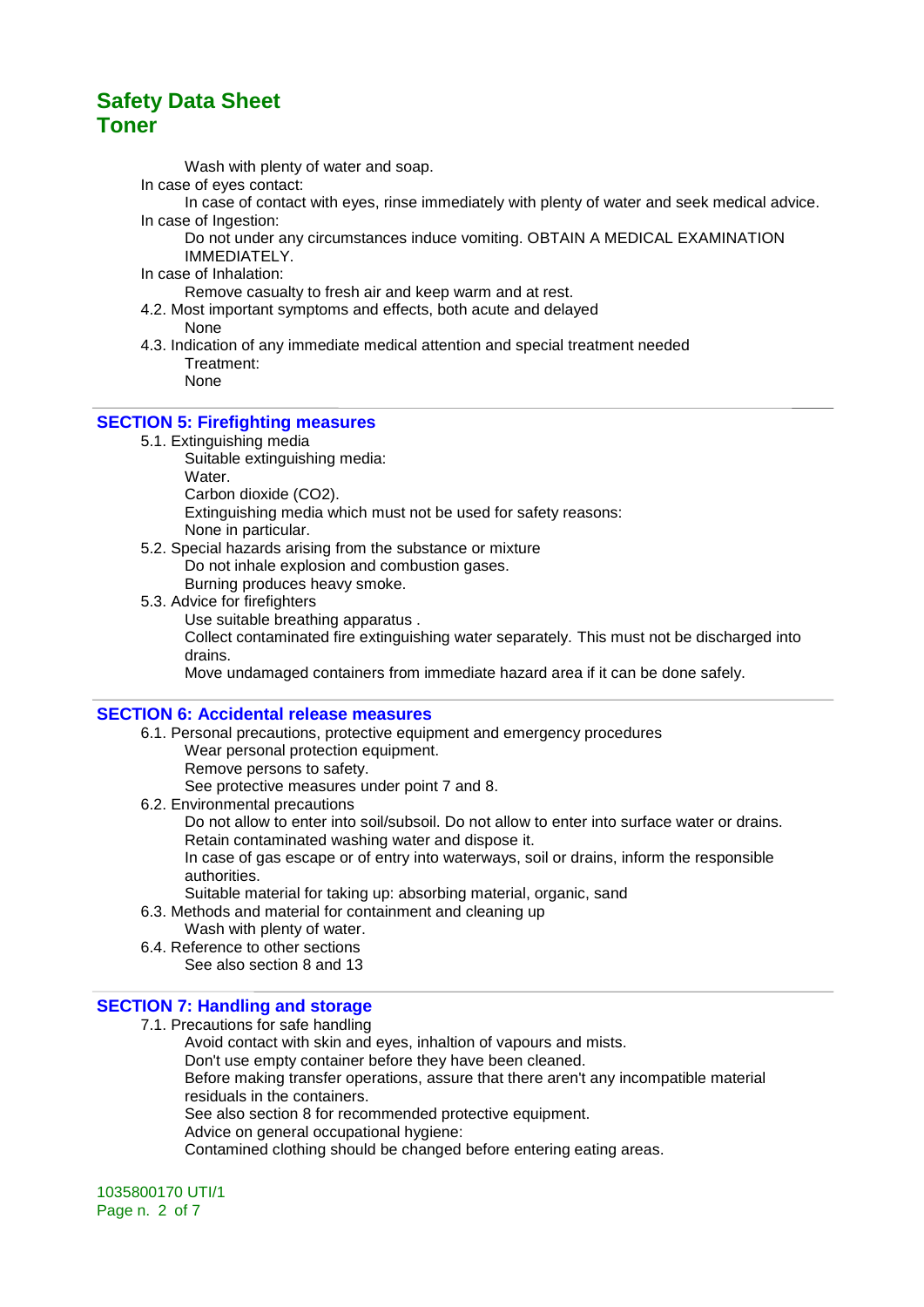Do not eat or drink while working.

7.2. Conditions for safe storage, including any incompatibilities

Keep away from food, drink and feed.

Incompatible materials:

None in particular.

- Instructions as regards storage premises:
- Adequately ventilated premises.
- 7.3. Specific end use(s) None in particular

#### **SECTION 8: Exposure controls/personal protection**

8.1. Control parameters

No occupational exposure limit available

DNEL Exposure Limit Values

N.A.

PNEC Exposure Limit Values

N.A.

8.2. Exposure controls

Eye protection:

Not needed for normal use. Anyway, operate according good working practices.

Protection for skin:

No special precaution must be adopted for normal use.

Protection for hands:

Not needed for normal use.

Respiratory protection:

Not needed for normal use.

Thermal Hazards:

None

Environmental exposure controls:

Do not empty into drains. See Section 6.

## **SECTION 9: Physical and chemical properties**

9.1. Information on basic physical and chemical properties

| <b>Properties</b>         | Value                  | Method: | <b>Notes</b> |
|---------------------------|------------------------|---------|--------------|
| Appearance and colour:    | <b>Black Powder</b>    | --      |              |
| Odour:                    | NA.                    | --      | --           |
| Odour threshold:          | N.A.                   | --      | --           |
| pH:                       | N.A.                   | --      |              |
| Melting point / freezing  | 140-160 <sup>o</sup> C | --      | --           |
| point:                    |                        |         |              |
| Initial boiling point and | N.A.                   | --      | --           |
| boiling range:            |                        |         |              |
| Flash point:              | N.A.                   | --      | --           |
| Evaporation rate:         | N.A.                   | --      | --           |
| Solid/gas flammability:   | N.A.                   | --      |              |
| Upper/lower flammability  | N.A.                   | --      |              |
| or explosive limits:      |                        |         |              |
| Vapour pressure:          | N.A.                   | --      | --           |
| Vapour density:           | N.A.                   | --      | --           |
| Relative density:         | 0.48-0.68g/cm          |         |              |
|                           | 3                      |         |              |
| Solubility in water:      | N.A.                   | --      | --           |
| Solubility in oil:        | N.A.                   | --      |              |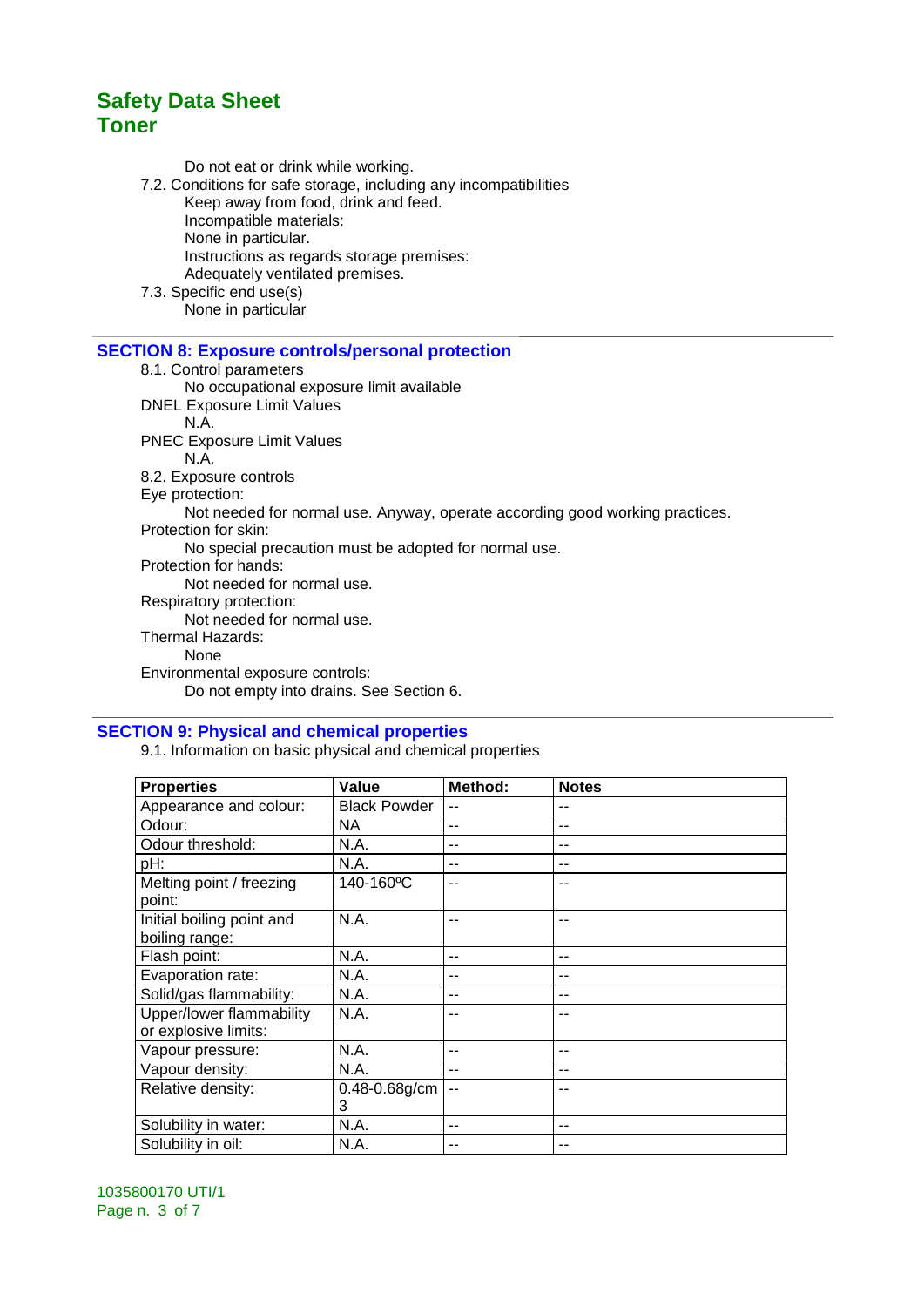| Partition coefficient        | N.A. | -- | $-$ |
|------------------------------|------|----|-----|
| (n-octanol/water):           |      |    |     |
| Auto-ignition temperature:   | N.A. | -- | --  |
| Decomposition                | N.A. | -- | --  |
| temperature:                 |      |    |     |
| Viscosity:                   | N.A. | -- | --  |
| <b>Explosive properties:</b> | N.A. | -- |     |
| Oxidizing properties:        | N.A. | -- | --  |

#### 9.2. Other information

| <b>Properties</b>       | Value | Method: | <b>Notes</b> |
|-------------------------|-------|---------|--------------|
| Miscibility:            | N.A.  | $- -$   | $- -$        |
| Fat Solubility:         | N.A.  | $- -$   | $- -$        |
| Conductivity:           | N.A.  | $- -$   | $- -$        |
| <b>Substance Groups</b> | N.A.  | $- -$   | --           |
| relevant properties     |       |         |              |

### **SECTION 10: Stability and reactivity**

- 10.1. Reactivity
	- Stable under normal conditions
- 10.2. Chemical stability
	- Stable under normal conditions
- 10.3. Possibility of hazardous reactions None
- 10.4. Conditions to avoid
- Stable under normal conditions. 10.5. Incompatible materials
- None in particular.
- 10.6. Hazardous decomposition products None.

### **SECTION 11: Toxicological information**

11.1. Information on toxicological effects

Toxicological information of the mixture:

N.A.

Toxicological information of the main substances found in the mixture:

N.A.

If not differently specified, the information required in Regulation (EU)2015/830 listed below must be considered as N.A.:

- a) acute toxicity;
- b) skin corrosion/irritation;
- c) serious eye damage/irritation;
- d) respiratory or skin sensitisation;
- e) germ cell mutagenicity;
- f) carcinogenicity;
- g) reproductive toxicity;
- h) STOT-single exposure;
- i) STOT-repeated exposure;
- j) aspiration hazard.

## **SECTION 12: Ecological information**

12.1. Toxicity

Adopt good working practices, so that the product is not released into the environment.

1035800170 UTI/1 Page n. 4 of 7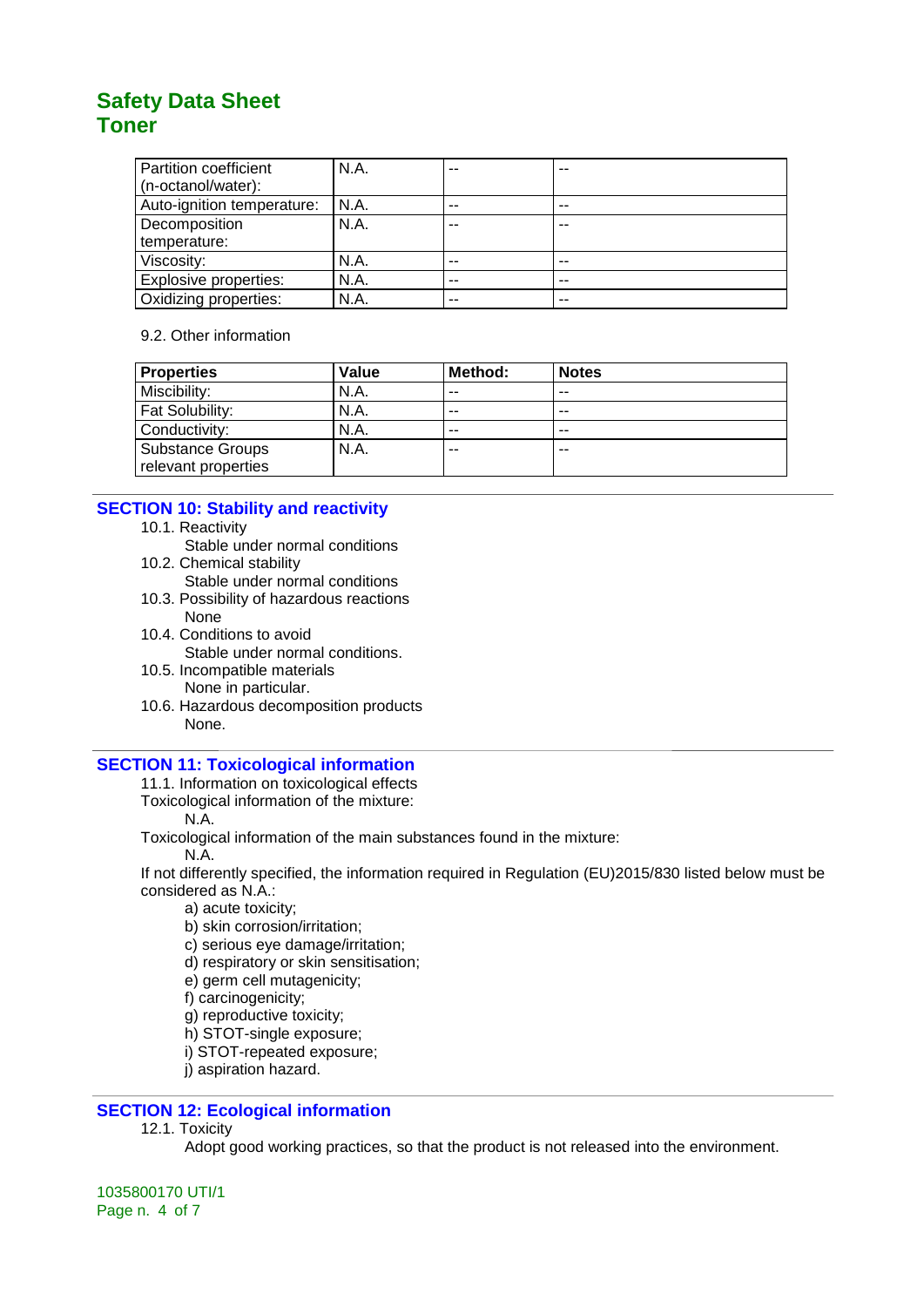N.A.

12.2. Persistence and degradability

N.A.

12.3. Bioaccumulative potential

N.A.

- 12.4. Mobility in soil N.A.
- 12.5. Results of PBT and vPvB assessment vPvB Substances: None - PBT Substances: None
- 12.6. Other adverse effects None

#### **SECTION 13: Disposal considerations**

- 13.1. Waste treatment methods
	- Recover if possible. In so doing, comply with the local and national regulations currently in force.

#### **SECTION 14: Transport information**

- 14.1. UN number
	- Not classified as dangerous in the meaning of transport regulations.
- 14.2. UN proper shipping name
	- N.A.
- 14.3. Transport hazard class(es) N.A.
- 14.4. Packing group N.A.
- 14.5. Environmental hazards
- N.A. 14.6. Special precautions for user N.A.
- 14.7. Transport in bulk according to Annex II of Marpol and the IBC Code N.A.

#### **SECTION 15: Regulatory information**

- 15.1. Safety, health and environmental regulations/legislation specific for the substance or mixture Dir. 98/24/EC (Risks related to chemical agents at work) Dir. 2000/39/EC (Occupational exposure limit values) Regulation (EC) n. 1907/2006 (REACH) Regulation (EC) n. 1272/2008 (CLP) Regulation (EC) n. 790/2009 (ATP 1 CLP) Regulation (EU) 2015/830 Regulation (EU) n. 286/2011 (ATP 2 CLP) Regulation (EU) n. 618/2012 (ATP 3 CLP) Regulation (EU) n. 487/2013 (ATP 4 CLP) Regulation (EU) n. 944/2013 (ATP 5 CLP) Regulation (EU) n. 605/2014 (ATP 6 CLP) Regulation (EU) n. 2015/1221 (ATP 7 CLP) Regulation (EU) n. 2016/918 (ATP 8 CLP) Regulation (EU) n. 2016/1179 (ATP 9 CLP) Regulation (EU) n. 2017/776 (ATP 10 CLP) Regulation (EU) n. 2018/669 (ATP 11 CLP) Regulation (EU) n. 2018/1480 (ATP 13 CLP) Restrictions related to the product or the substances contained according to Annex XVII Regulation (EC) 1907/2006 (REACH) and subsequent modifications:
	- Restrictions related to the product:

1035800170 UTI/1 Page n. 5 of 7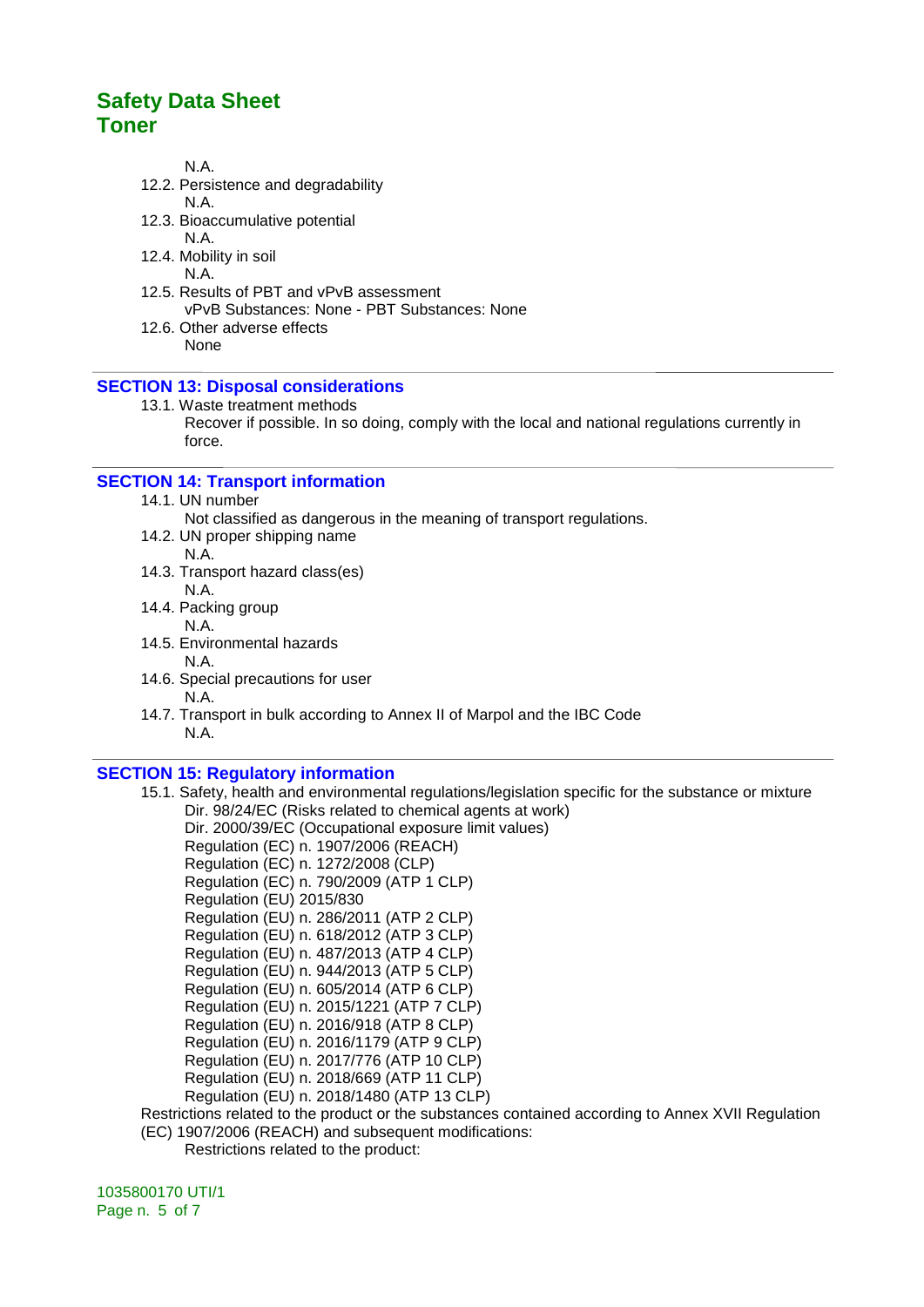No restriction. Restrictions related to the substances contained: No restriction. Where applicable, refer to the following regulatory provisions : Directive 2012/18/EU (Seveso III) Regulation (EC) nr 648/2004 (detergents). Dir. 2004/42/EC (VOC directive)

Provisions related to directive EU 2012/18 (Seveso III): N.A. 15.2. Chemical safety assessment No Chemical Safety Assessment has been carried out for the mixture.

#### **SECTION 16: Other information**

This document was prepared by a competent person who has received appropriate training. Main bibliographic sources:

ECDIN - Environmental Chemicals Data and Information Network - Joint Research Centre, Commission of the European Communities

SAX's DANGEROUS PROPERTIES OF INDUSTRIAL MATERIALS - Eight Edition - Van Nostrand Reinold

The information contained herein is based on our state of knowledge at the above-specified date. It refers solely to the product indicated and constitutes no guarantee of particular quality. It is the duty of the user to ensure that this information is appropriate and complete with respect to the specific use intended.

This MSDS cancels and replaces any preceding release.

| ADR:        | European Agreement concerning the International Carriage of                             |
|-------------|-----------------------------------------------------------------------------------------|
|             | Dangerous Goods by Road.                                                                |
| ATE:        | <b>Acute Toxicity Estimate</b>                                                          |
| ATEmix:     | <b>Acute toxicity Estimate (Mixtures)</b>                                               |
| CAS:        | Chemical Abstracts Service (division of the American Chemical                           |
|             | Society).                                                                               |
| CLP:        | Classification, Labeling, Packaging.                                                    |
| DNEL:       | Derived No Effect Level.                                                                |
| EINECS:     | European Inventory of Existing Commercial Chemical Substances.                          |
| GefStoffVO: | Ordinance on Hazardous Substances, Germany.                                             |
| GHS:        | Globally Harmonized System of Classification and Labeling of                            |
|             | Chemicals.                                                                              |
| IATA:       | International Air Transport Association.                                                |
| IATA-DGR:   | Dangerous Goods Regulation by the "International Air Transport"                         |
|             | Association" (IATA).                                                                    |
| ICAO:       | International Civil Aviation Organization.                                              |
| ICAO-TI:    | Technical Instructions by the "International Civil Aviation Organization"<br>$(ICAO)$ . |
| IMDG:       | International Maritime Code for Dangerous Goods.                                        |
| INCI:       | International Nomenclature of Cosmetic Ingredients.                                     |
| KSt:        | Explosion coefficient.                                                                  |
| LC50:       | Lethal concentration, for 50 percent of test population.                                |
| LD50:       | Lethal dose, for 50 percent of test population.                                         |
| PNEC:       | Predicted No Effect Concentration.                                                      |
| RID:        | Regulation Concerning the International Transport of Dangerous Goods<br>by Rail.        |
| STEL:       | Short Term Exposure limit.                                                              |
| STOT:       | Specific Target Organ Toxicity.                                                         |
|             |                                                                                         |

1035800170 UTI/1 Page n. 6 of 7